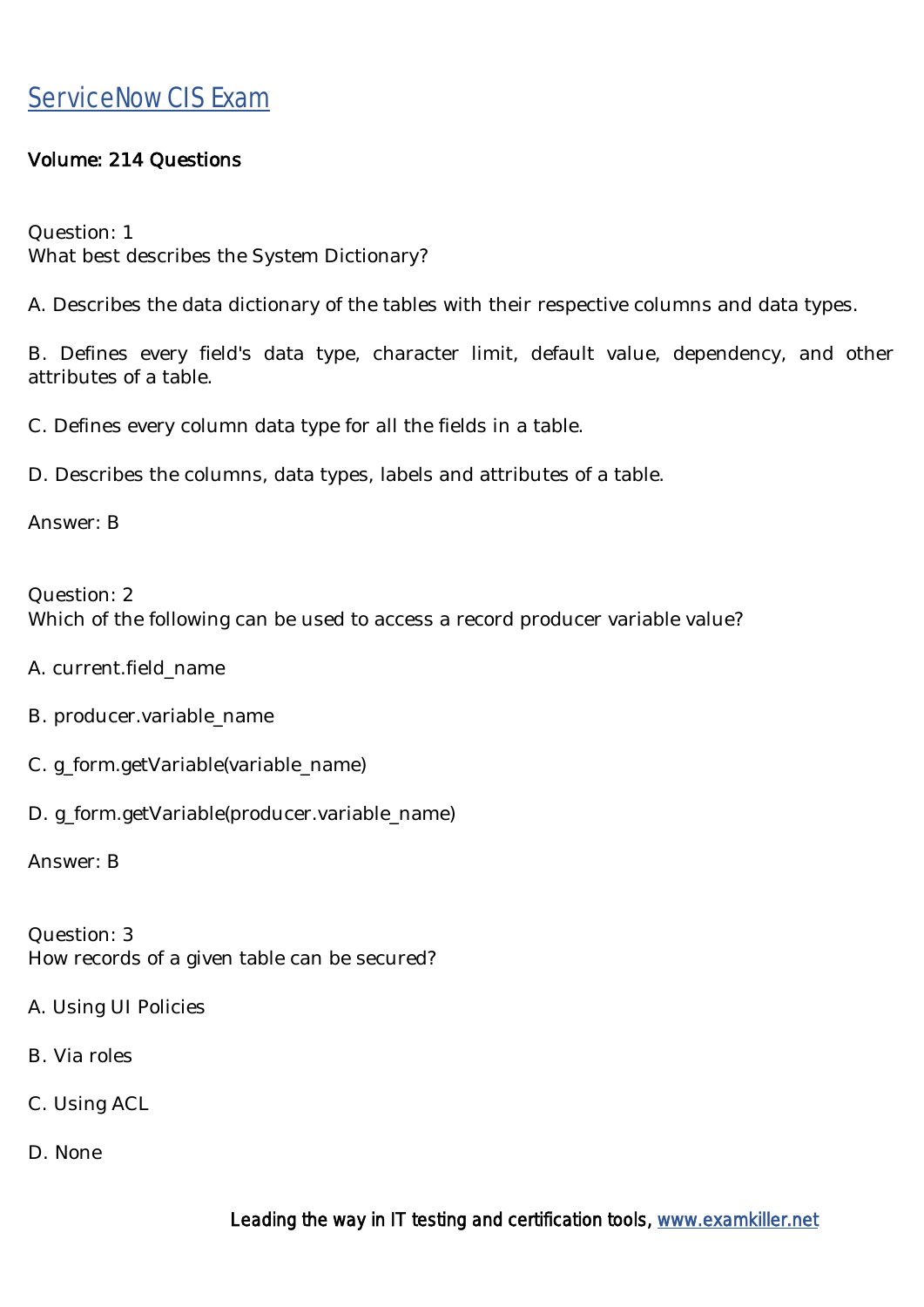Answer: C

Question: 4 How the Edit button from a related list can be restricted?

- A. Remove the related list from the form
- B. Right click related list and choose List Control then select Omit Edit button
- C. Using an ACL
- D. Adding a role to the related list

Answer: B

Question: 5 What is the sys id?

A. It's a unique 32-character GUID

- B. It's a unique numeric value to distinguish every record in the system
- C. It's an alphanumeric value unique in all the records of the system

D. It's an auto generated unique number

Answer: A

Question: 6 What architecture are Web Services based on?

A. WSDL

B. XML

C. SOA

D. HTTP

Answer: C

Leading the way in IT testing and certification tools, www.examkiller.net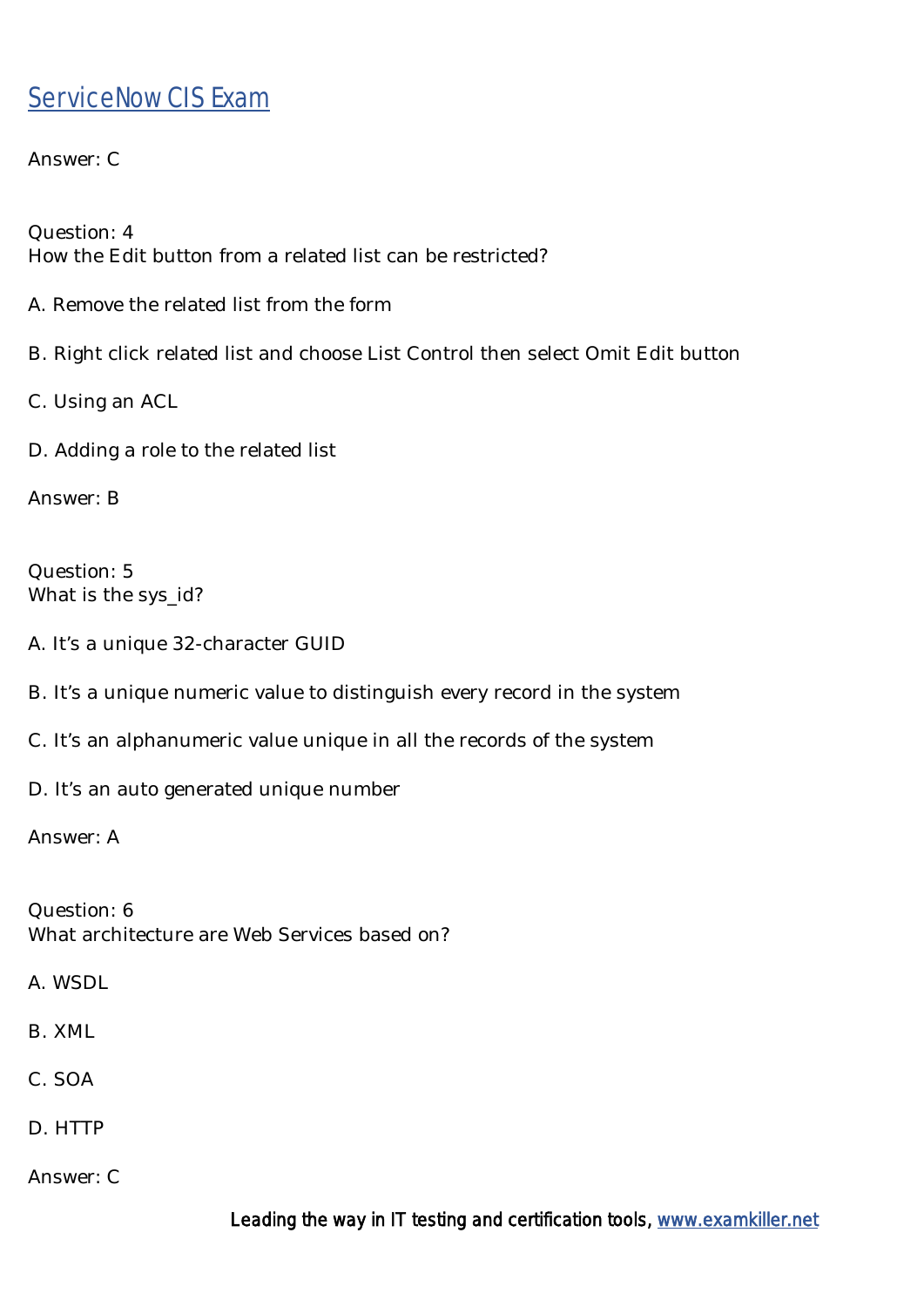Question: 7 What role enables elevated privilege access?

A. admin

B. super\_admin

C. security\_admin

D. itil

Answer: C

Question: 8 What can be typed in the filter text box to open Statistics?

- A. statistics.do
- B. sys\_stats.do
- C. sys\_statistics.do
- D. stats.do

Answer: D

Question: 9 What are the foundation technologies used by ServiceNow platform?

- A. WebSphere and Informix
- B. Tomcat and MySQL
- C. Web Logic and Oracle
- D. Tomcat and Oracle

Answer: B

Question: 10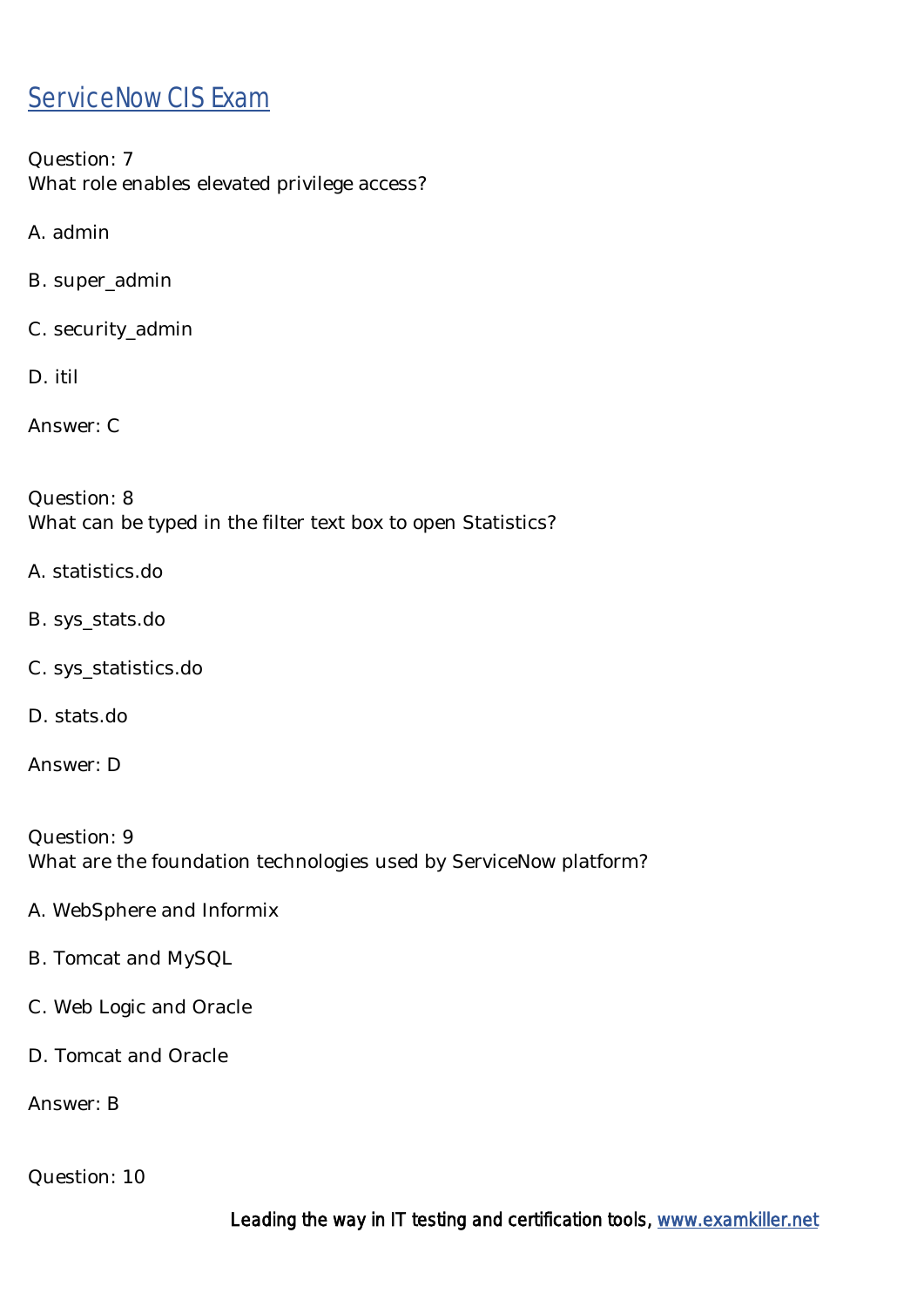Where is gs.log logged to?

- A. System Transactions
- B. JavaScript Console
- C. System Logs
- D. Script log statements

Answer: C

Question: 11 What could help to improve performance when using Import Sets?

- A. Skip business rules
- B. Load small sets of data
- C. Avoid using transform scripts
- D. None

Answer: A

Question: 12 What is required in order to capture a workflow change in an update set?

- A. Checkout the workflow
- B. Publish the workflow
- C. Checkout and Publish the workflow
- D. Workflow cannot be moved via update set

Answer: C

Question: 13 Where is GlideAjax typically used?

Leading the way in IT testing and certification tools, [www.examkiller.net](https://www.examkiller.net/)